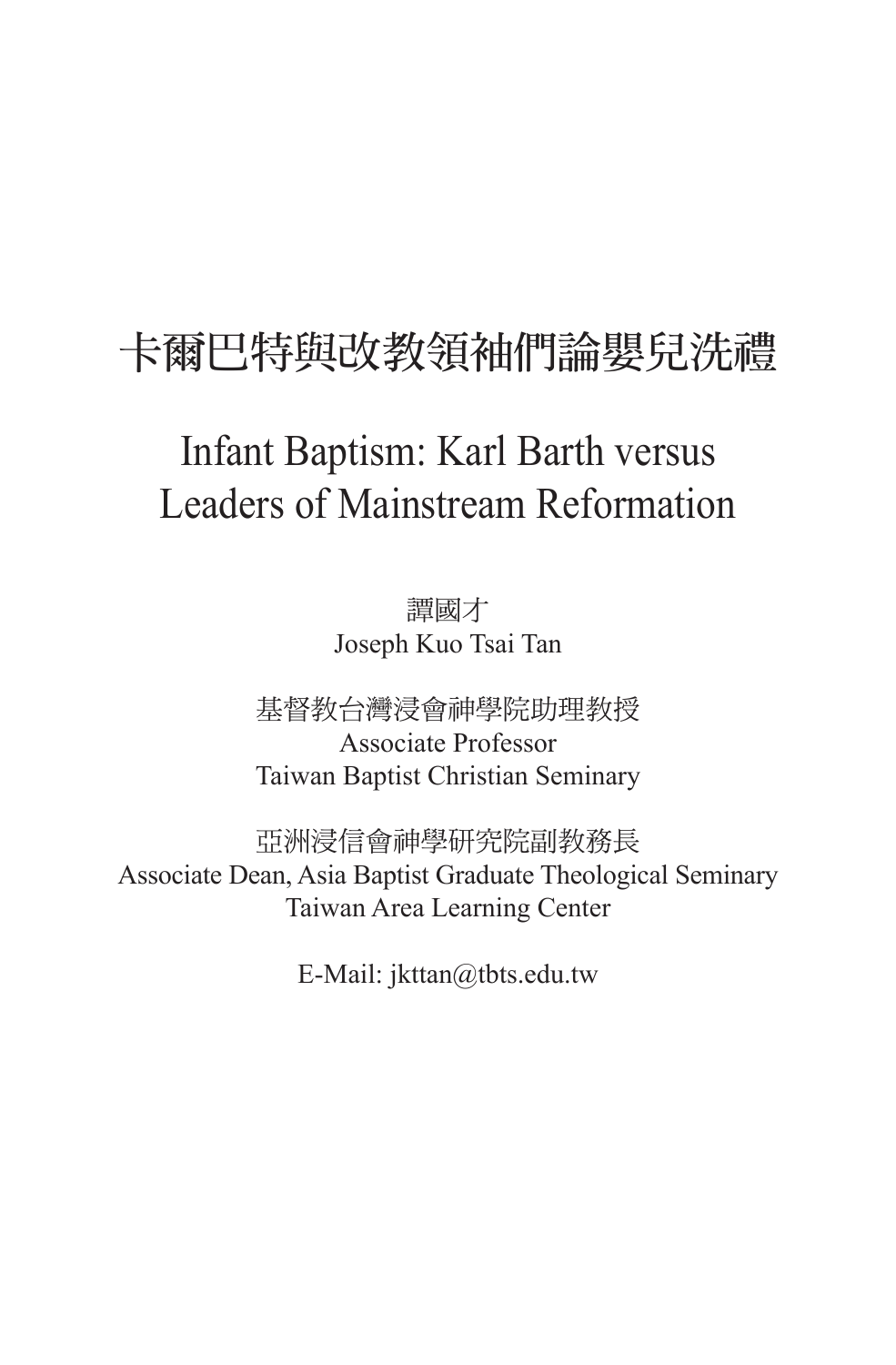## 摘要

在馬丁路德發起宗教改革剛滿五百年之際,本文就嬰兒洗禮 的問題,聆聽二十世紀的卡爾,巴特與十六世紀主要的改教領袖 們對話。

本文要問,五世紀前的重洗派反對嬰兒洗禮的原因是什麼? 改教領袖們為何支持嬰兒洗禮?他們在神學上的理由是什麼?巴 特又為何反對嬰兒洗禮?他如何回應改教領袖們的神學論據?

本文首先檢視改教時期重洗運動廢除嬰兒洗禮的主張,並列 舉慈運理、路德及加爾文等主要改教領袖們之堅持嬰兒洗禮的理 由。本文主要部份說明卡爾巴特的洗禮觀及他對嬰兒洗禮的批 判,並留意檢視他對主要改教領袖們的回應。本文說明他將洗禮 分為聖靈洗與水洗兩方面。這兩方面分別對應於上帝的工作與人 的回應。巴特之反對嬰兒洗禮,是因為水禮的意義在於受洗者因 信上帝而來之對上帝命令的順服與對上帝應許的盼望。但嬰兒卻 不能以行動表達此信仰和順服的行動,所以為嬰兒施洗就失去了 意義。

本文也進一步說明巴特反對嬰兒洗禮的根本原因是反對將洗 禮視為聖禮,就是將洗禮視為是上帝的作為。最後,本文說明巴 特如何各別地批判慈運理、路德及加爾文對嬰兒洗禮的支持。

關鍵詞:巴特、嬰兒洗禮、改教家、聖禮、重洗派